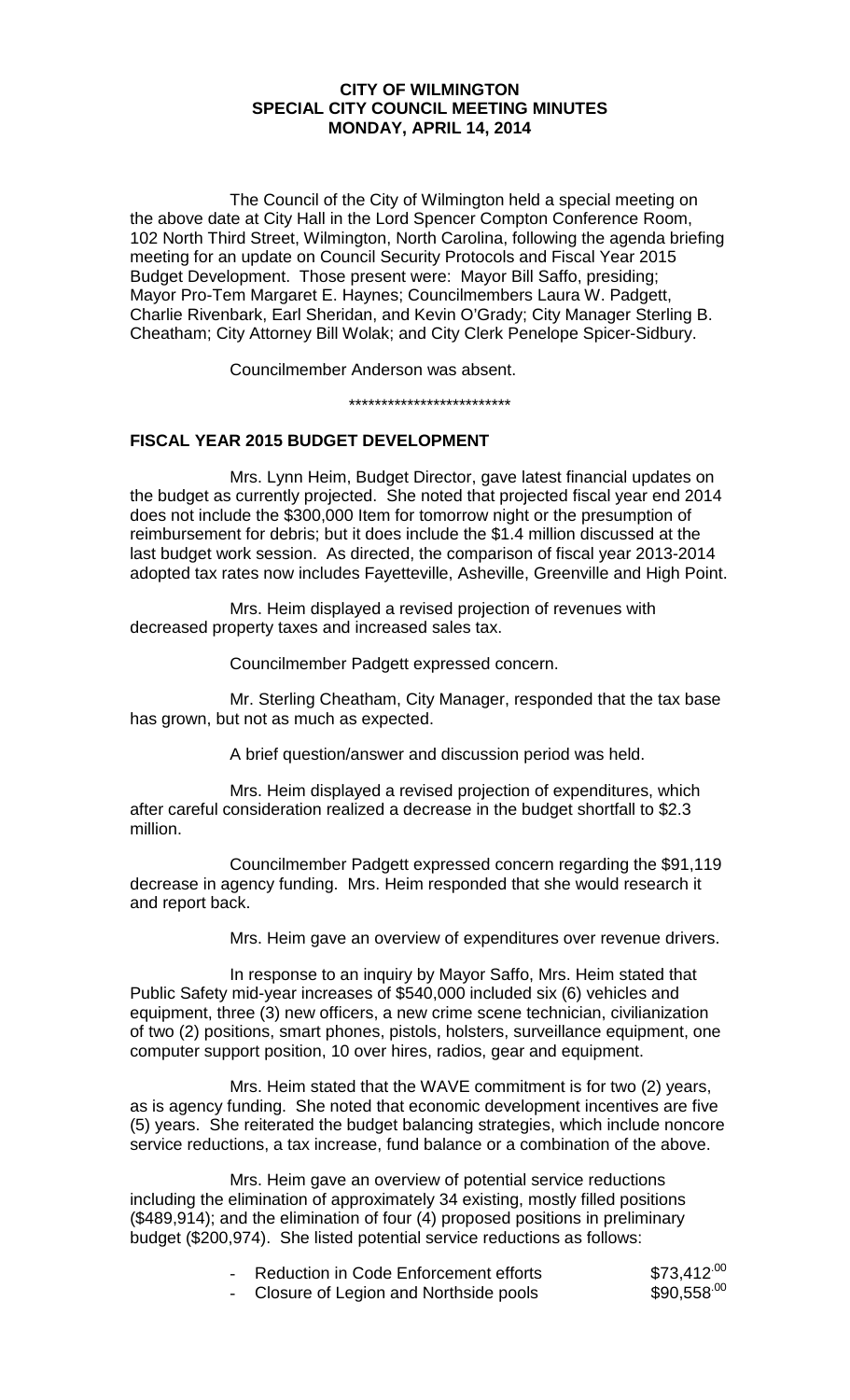| Eliminate NCDOT ROW and alley/lot maintenance       | $$19,688^{.00}$  |
|-----------------------------------------------------|------------------|
| <b>Eliminate funding for Housing Summit</b>         | $$7,000^{00}$    |
| Elimination of Safelight program                    | $$150,000^{00}$  |
| Maintenance of flashing lights for schools          | $$30,000^{.00}$  |
| Elimination of Historic Preservation program        | \$60,000.00      |
| <b>Elimination of Mounted Patrol</b>                | $$213,000^{00}$  |
| Elimination of School Resource Officer contribution | $$213,180^{00}$  |
| Closure of Fire Station #4 - Wallace Avenue (12)    | $$643,248^{.00}$ |
| Elimination of energy sustainability projects       | \$50,000.00      |
| Departmental support for retiree payout             | $$100,000^{.00}$ |
| Postponement of Technology projects                 | $$50,000^{00}$   |
| Elimination of SOG Benchmarking Study               | $$10,000^{.00}$  |

Mrs. Heim summarized that the shortfall is \$2,345,514 and these reductions would close the gap with \$2.4 million. She noted that an additional one cent  $(1¢)$  in the tax rate would close the gap to \$1,214,110 with \$1,200,000 necessary in partial reductions. Increasing the tax rate one and a half cent  $(1.5¢)$ would decrease the gap to \$1,821,165, requiring \$655,000 to cover a base budget with no additions. She noted that the base budget includes mid-year additions in Public Safety (Mobile Field Force) that equals approximately 0.44¢. She recommended against using fund balance to close the gap and gave an overview of the budget schedule, which indicates finalization of the recommended budget by April 25, 2014.

In response to an inquiry by Mayor Pro-Tem Haynes, Mrs. Heim stated that fund balance might be used for one-time capital purchases, such as for equipment and vehicles and grant matches (approximately \$250,000 for the latter).

Councilmember O'Grady inquired about capital balances. Mrs. Heim stated that she would research it and report back. She noted that capital balances have been used for overrun on the Riverwalk.

Councilmember Rivenbark suggested considering cutting back funding of New Hanover County programs such as Safelight, flashing lights for schools, and school resource officers as a matter of necessity.

Councilmember Sheridan inquired if any capital projects could be delayed. Mrs. Debra Mack, Finance Director, responded that the General Fund is no longer transferring funds over to capital project except by separate action and at the discretion of Council.

Mayor Saffo expressed concern about salary increases for this and the following year. Mr. Sterling Cheatham, City Manager, explained that critical needs projects approved in the middle of the year absorbed growth for this year. He noted that the City would be in a better position next year.

Mr. Glenn Harbeck, Planning/Development/Transportation Director, added that more than \$400 million in private investment has been approved, which will add taxes after the lag due to construction and more is anticipated.

In response to an inquiry by Mayor Saffo, Mrs. Jeanne Sexton, Human Resources Director, stated that turnover is approximately six or seven percent for public safety after three (3) years, which a City-wide turnover statistic. She noted that turnover is highest in the Solid Waste Department, among laborers, and in the City Attorney's office.

Mr. Bill Wolak, City Attorney, pointed out that turn-over in his office was 80 percent at one time.

Mayor Saffo expressed concern regarding the misconception of turnover in public safety. He requested minimizing the impact to property tax rates. He noted that some tough decisions may need to be made regarding reduction in services.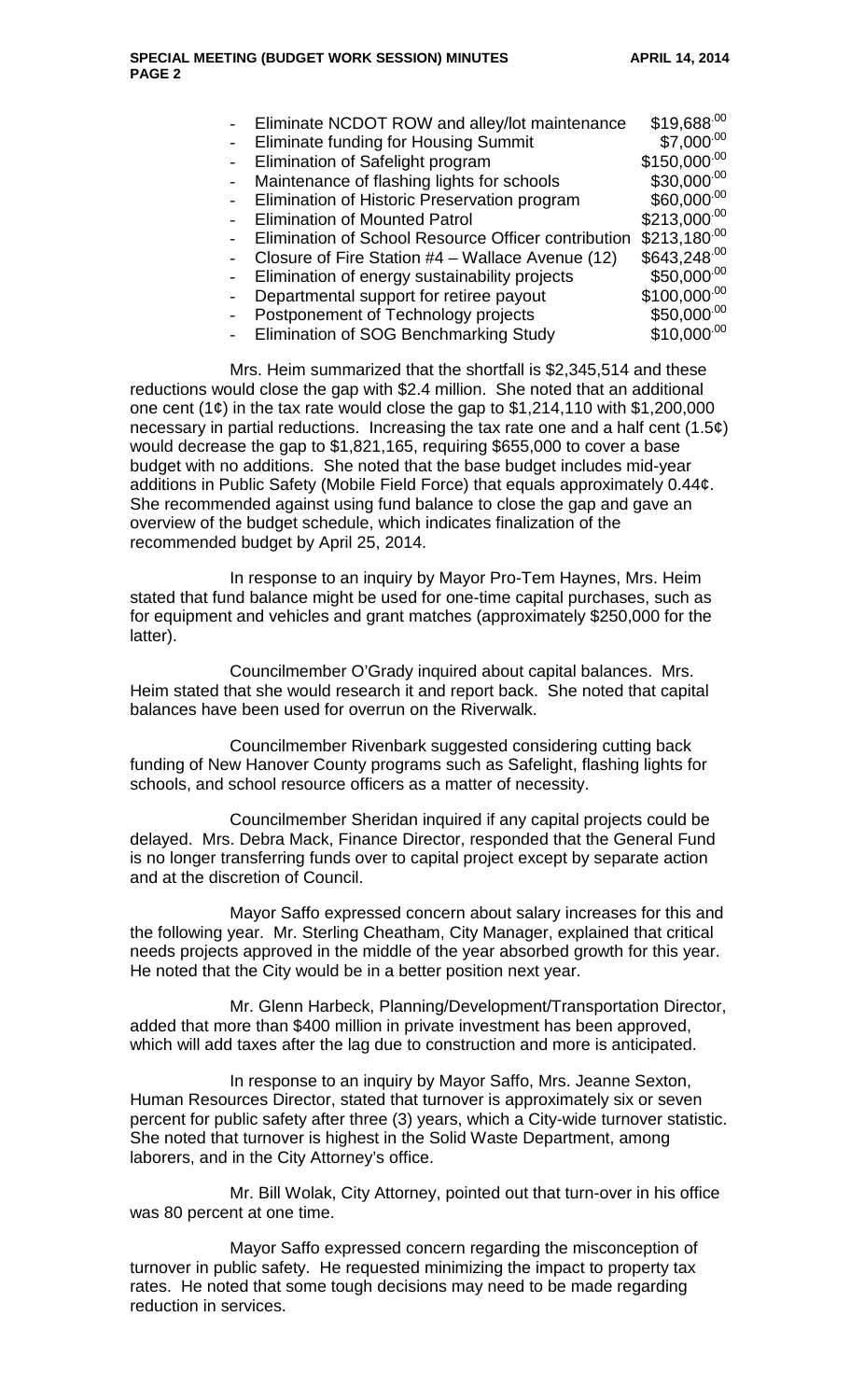In response to an inquiry by Councilmember O'Grady, Mrs. Heim stated that the budget does not include the \$293,485 increase to the actual required contribution for the law enforcement separation allowance trust fund based on actuarial recommendation.

In response to an inquiry by Councilmember Padgett, Mrs. Heim stated that the separation allowance trust fund balance is about \$900,000, which will shrink over time; but does not necessitate using fund balance immediately.

#### \*\*\*\*\*\*\*\*\*\*\*\*\*\*\*\*\*\*\*\*\*\*\*\*\*

# **COMPENSATION INITIATES UPDATE**

Mrs. Jeanne Sexton, Human Resources Director, gave an update on compensation initiatives. She noted that last year staff proposed a three (3) year plan to reduce compression, improve the City's ability to attract and retain quality prospects, and increase salary ranges to reflect the market.

Councilmember Padgett expressed concern regarding cost-of-living increases for new hires and requested an estimate of savings in delaying the increase until after 12 months of service.

A brief question/answer and discussion period was held regarding compression.

Mrs. Sexton stated that last year staff proposed to achieve goals of the plan by funding pay increases from three to five percent (3%-5%) for three to five (3-5) years beginning in fiscal year 2014. She noted that the final one percent (1%) of deferred compensation was reinstated; and an across-the-board increase of two percent (2%) and a merit budget of one and a half percent (1.5%) was given; although, salary range adjustments could not be afforded.

Mrs. Sexton stated that wage scales and range penetration were analyzed in order to optimize investment in the second year of the plan to attract and retain employees. She noted that 76.5 percent of City employees are below the mid-point of the range or market rate.

In response to an inquiry by Councilmember Padgett, Mrs. Sexton stated that departmental budgets restrict movement through the ranges.

Mrs. Sexton stated that City employees' average seniority is eight years and one month.

In response to an inquiry by Councilmember Rivenbark, Mrs. Sexton stated that the mid-point is the market rate and the minimums and maximums are determined relative to it. She added that the mid-point is determined by comparable cities.

Mrs. Sexton stated that the plan includes the following:

- Adjust City ranges to be competitive;
- Bring employees to new minimums;
- Move employees to appropriate step for this year based on "time in title" for all below midpoint – excluding executives;
- 1.5% across-the-board (those above mid-point and those below mid-point who did not get an at least 1.5% increase to step or minimum);
- 1.5% merit pool for those above mid-point and executives

A question/answer and discussion period was held.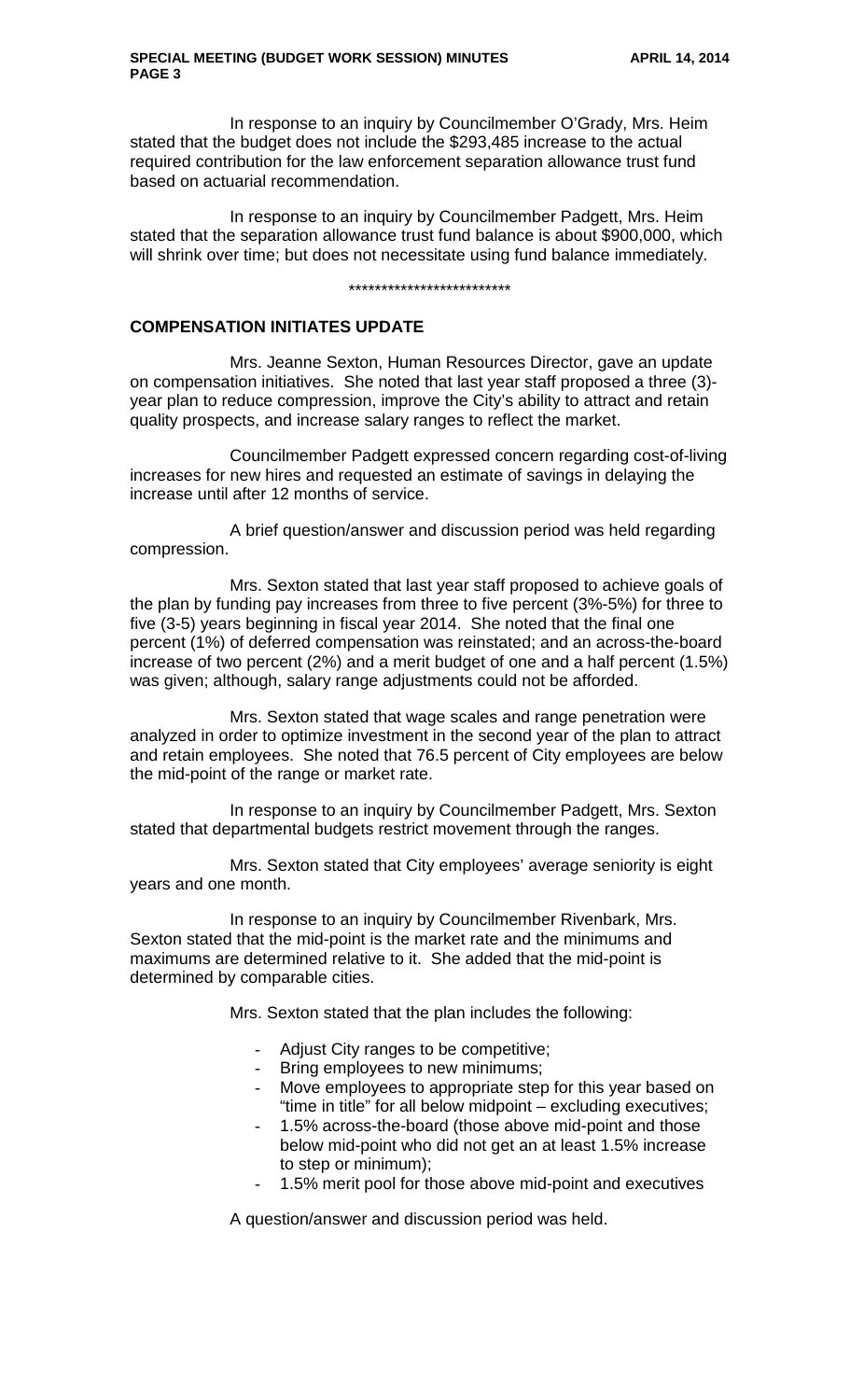Mrs. Sexton displayed projected costs as percent increase over current salary base of \$45 million as follows:

| Bring to minimum                        | 0.76% | $$342,000^{.00}$  |
|-----------------------------------------|-------|-------------------|
| Step increases based on "time in title" | 1.86% | $$837,000^{00}$   |
| Across-the-board increase               | 0.93% | $$418,500^{00}$   |
| (for employees below mid-point)         |       |                   |
| Merit Increase (for employees above     |       |                   |
| mid-point and executives)               | 0.45% | $$202.500^{.00}$  |
| Total                                   | 4.00% | $$1,800.000^{00}$ |

Mrs. Sexton presented three (3) anonymous scenarios of compensation increases as follows:

| <b>Title</b>            | <b>Beginning</b><br><b>Salary</b> | Τo<br><b>Minimum</b> | Time in<br>Title | Time-in-<br><b>Title Step</b> | Total<br><b>Increase</b> | Final<br><b>Salary</b> | %<br><b>Increase</b> |
|-------------------------|-----------------------------------|----------------------|------------------|-------------------------------|--------------------------|------------------------|----------------------|
| Fire<br>Fighter         | \$29,743                          | \$2,099              | 2 years          | \$1,910                       | \$4,009                  | \$33,752               | 13.5%                |
| Police<br>Officer       | \$35,730                          | \$0                  | 2 years          | \$2,103                       | \$2.103                  | \$37.833               | 5.9%                 |
| Solid Waste<br>Operator | \$29,286                          | \$0                  | 2 years          | \$1,515                       | \$1.515                  | \$30,801               | 5.2%                 |

A question/answer and discussion period was held.

Mrs. Sexton summarized steps for 2014 and beyond as follows:

- Annual market analysis of benchmark jobs with competitive entities:
	- > Raleigh, Greenville, Jacksonville, Fayetteville, Asheville, New Hanover County, CFPUA, Charlotte, Cary, Durham, High Point, Winston-Salem, and private industry through the Capital Associated Industries' Survey (national surveys, engineers);
- Range adjustments to meet compensation philosophy;
- Across-the-board increase to be reflective of the
	- range adjustment;
- Step increases for employees below market;
- Merit increases for employees above market;
- Projected costs 3% of market value of positions annually

A brief question/answer and discussion period was held.

\*\*\*\*\*\*\*\*\*\*\*\*\*\*\*\*\*\*\*\*\*\*\*\*\*

### **COUNCIL SECURITY PROTOCOLS**

Mr. Sterling Cheatham, City Manager, requested Council's feedback on the implemented Council Security Protocols.

Councilmember O'Grady expressed concern that his bag was not checked. Mayor Pro-Tem Haynes and Councilmember Padgett noted that theirs were.

Councilmember Sheridan expressed concern that the security check seems unwelcoming. Mayor Saffo concurred; but, commented that it is necessary.

Mayor Pro-Tem Haynes pointed out that security checkpoint was well managed. She expressed appreciation regarding its portability.